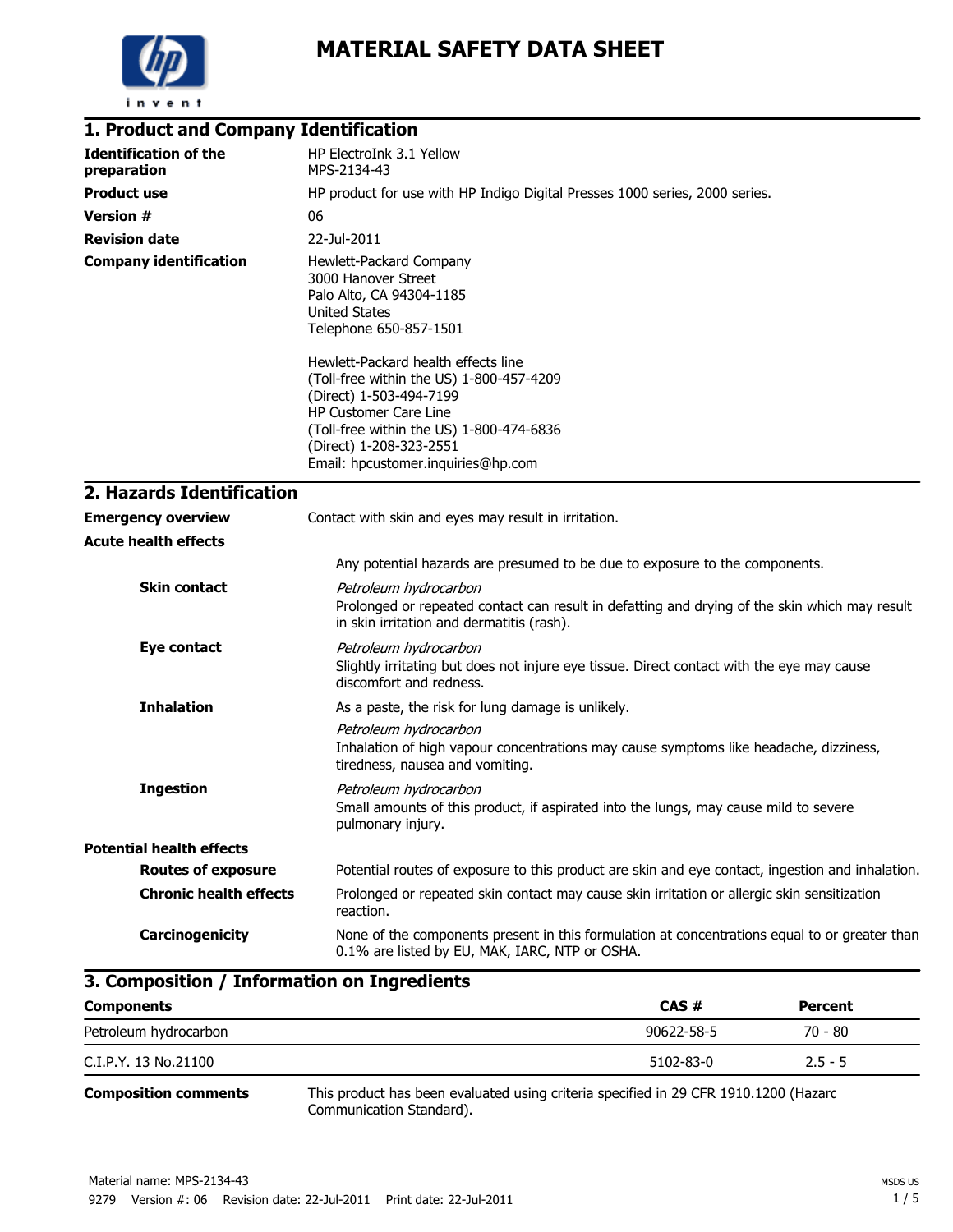## **4. First Aid Measures**

| <b>First aid procedures</b> |                                                                                                                                                                                                                                         |
|-----------------------------|-----------------------------------------------------------------------------------------------------------------------------------------------------------------------------------------------------------------------------------------|
| Eye contact                 | Do not rub eyes. Immediately flush with large amounts of clean, warm water (low pressure) for at<br>least 15 minutes or until particles are removed. If irritation persists get medical attention.<br>Do not apply neutralizing agents. |
| <b>Skin contact</b>         | Wash affected areas thoroughly with mild soap and water. Get medical attention if irritation<br>develops or persists.                                                                                                                   |
| <b>Inhalation</b>           | If overcome by vapor, remove person from exposure to fresh air. If breathing is difficult, give<br>oxygen. If symptoms persist, get medical attention.                                                                                  |
| <b>Ingestion</b>            | Do not induce vomiting. Never give anything by mouth to an unconscious person.<br>If ingestion of a large amount does occur, seek medical attention.                                                                                    |

# **5. Fire Fighting Measures**

| <b>Extinguishing media</b> |  |
|----------------------------|--|
|----------------------------|--|

| <b>LAGINGUISHING HIGUIG</b>                                        |                                                                                                                     |
|--------------------------------------------------------------------|---------------------------------------------------------------------------------------------------------------------|
| Suitable extinguishing<br>media                                    | Suitable extinguishing media: Dry chemical, CO2, water spray or regular foam.                                       |
| Unsuitable extinguishing<br>media                                  | None known.                                                                                                         |
| <b>Protection of firefighters</b>                                  |                                                                                                                     |
| <b>Specific hazards arising</b><br>from the chemical               | None known.                                                                                                         |
| <b>Protective equipment</b><br>and precautions for<br>firefighters | Move containers from fire area if you can do it without risk.<br>Evacuate area and fight fire from a safe distance. |
| <b>Hazardous combustion</b><br>products                            | Refer to section 10.                                                                                                |
| <b>6. Accidental Release Measures</b>                              |                                                                                                                     |
| <b>Personal precautions</b>                                        | Wear appropriate personal protective equipment.                                                                     |
| Fordus constata la costruita de la                                 | De met het noordoet enter doelne. De met floch late eorde een onten en een liens eeuwe en eter                      |

| <b>Environmental precautions</b> | Do not let product enter drains. Do not flush into surface water or sanitary sewer system.                                                                                                                                                  |  |
|----------------------------------|---------------------------------------------------------------------------------------------------------------------------------------------------------------------------------------------------------------------------------------------|--|
| <b>Other information</b>         | In case of large spills, follow all facility emergency response procedures.                                                                                                                                                                 |  |
|                                  | Soak up with inert absorbent material. Slowly vacuum or sweep the material into a bag or other<br>sealed container.<br>Dispose of in compliance with federal, state, and local regulations.<br>See also section 13 Disposal considerations. |  |
| 7. Handling and Storage          |                                                                                                                                                                                                                                             |  |
| <b>Handling</b>                  | Avoid prolonged or repeated skin contact with this material. Avoid contact with skin, eyes and<br>clothing.<br>Keep away from open flames, hot surfaces and sources of ignition. Take precautionary measures                                |  |

|         | Reep away from open flames, not surfaces and sources of ignition. Take precautionary measures<br>against static discharges. |
|---------|-----------------------------------------------------------------------------------------------------------------------------|
| Storage | Keep away from excessive heat or cold. Store in a cool and shaded area. Do not store in direct<br>sunlight.                 |

# **8. Exposure Controls / Personal Protection**

| <b>Exposure guidelines</b>               | Manufacturer recommended exposure limit based on petroleum hydrocarbon at > 75%. TWA =<br>171ppm (1200 mg/m3). |
|------------------------------------------|----------------------------------------------------------------------------------------------------------------|
| <b>Engineering controls</b>              | Use in a well ventilated area.                                                                                 |
| <b>Personal protective equipment</b>     |                                                                                                                |
| <b>General hygiene</b><br>considerations | Handle in accordance with good industrial hygiene and safety practice.                                         |
| General                                  | Use personal protective equipment to minimize exposure to skin and eye.                                        |
| 9. Physical & Chemical Properties        |                                                                                                                |

Appearance **Paste Color** Yellow

**Odor** mild hydrocarbon-like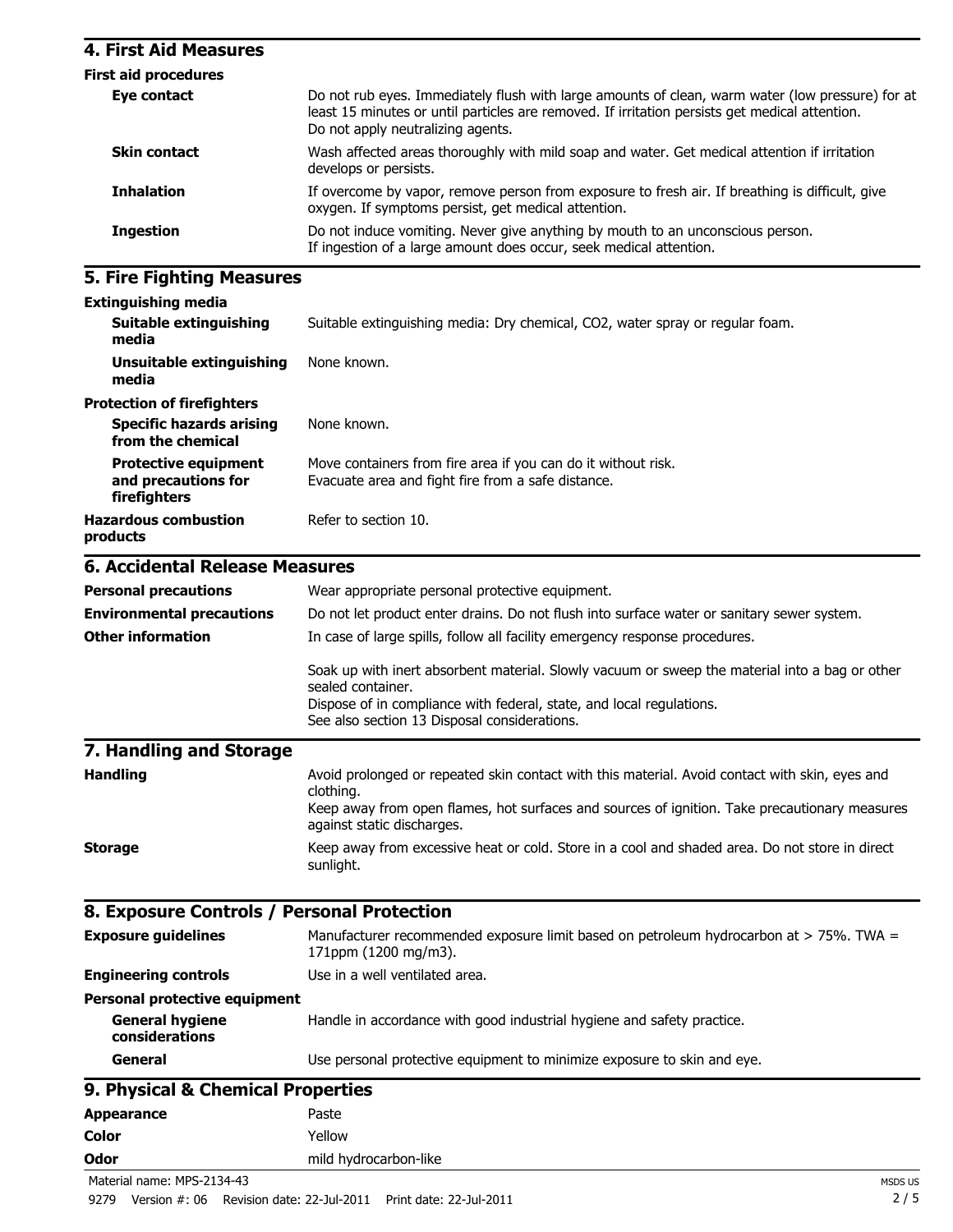| <b>Odor threshold</b>                             | Not available.                                                                                                                                                                                                                                                                                                                |
|---------------------------------------------------|-------------------------------------------------------------------------------------------------------------------------------------------------------------------------------------------------------------------------------------------------------------------------------------------------------------------------------|
| <b>Physical state</b>                             | Solid                                                                                                                                                                                                                                                                                                                         |
| <b>Form</b>                                       | Not available.                                                                                                                                                                                                                                                                                                                |
| рH                                                | Not available.                                                                                                                                                                                                                                                                                                                |
| <b>Melting point</b>                              | Not available.                                                                                                                                                                                                                                                                                                                |
| <b>Freezing point</b>                             | Not available.                                                                                                                                                                                                                                                                                                                |
| <b>Boiling point</b>                              | 370.4 °F (188 °C) (based on petroleum hydrocarbon)                                                                                                                                                                                                                                                                            |
| <b>Flash point</b>                                | 147.2 °F (64 °C) Pensky-Martens Closed Cup (based on petroleum hydrocarbon)                                                                                                                                                                                                                                                   |
| <b>Evaporation rate</b>                           | Not available.                                                                                                                                                                                                                                                                                                                |
| Flammability limits in air,<br>upper, % by volume | Not available.                                                                                                                                                                                                                                                                                                                |
| Flammability limits in air,<br>lower, % by volume | Not available.                                                                                                                                                                                                                                                                                                                |
| Vapor pressure                                    | Not available.                                                                                                                                                                                                                                                                                                                |
| <b>Vapor density</b>                              | Not available.                                                                                                                                                                                                                                                                                                                |
| <b>Specific gravity</b>                           | 0.829                                                                                                                                                                                                                                                                                                                         |
| <b>Relative density</b>                           | Not available.                                                                                                                                                                                                                                                                                                                |
| Solubility (water)                                | Not soluble                                                                                                                                                                                                                                                                                                                   |
| <b>Auto-ignition temperature</b>                  | 392 °F (200 °C) (based on petroleum hydrocarbon)                                                                                                                                                                                                                                                                              |
| <b>Decomposition temperature</b>                  | Not available.                                                                                                                                                                                                                                                                                                                |
| <b>VOC</b>                                        | 625 g/L                                                                                                                                                                                                                                                                                                                       |
| 10. Chemical Stability & Reactivity Information   |                                                                                                                                                                                                                                                                                                                               |
| <b>Chemical stability</b>                         | Stable under recommended storage conditions.<br>Azodyes when processed to printing inks, paints and plastics, begin to decompose at 390°F<br>(200°C) and 3, 3'-dichlorobenzidine can also be formed at /above 390°F (200°C). This product is<br>not recommended for applications where this temperature is obtained/exceeded. |
| <b>Incompatible materials</b>                     | This product may react with strong oxidizing agents.                                                                                                                                                                                                                                                                          |
| <b>Hazardous decomposition</b><br>products        | Upon decomposition, this product emits carbon monoxide, carbon dioxide and/or low molecular<br>weight hydrocarbons.                                                                                                                                                                                                           |
| <b>Possibility of hazardous</b><br>reactions      | Will not occur.                                                                                                                                                                                                                                                                                                               |
| 11. Toxicological Information                     |                                                                                                                                                                                                                                                                                                                               |
| <b>Toxicological information</b>                  | Refer to Section 2 for potential health effects and Section 4 for first aid measures.                                                                                                                                                                                                                                         |
| Serious eye damage/eye<br>irritation              | Not available.                                                                                                                                                                                                                                                                                                                |
| <b>Further information</b>                        | The ink formulation has not been tested.                                                                                                                                                                                                                                                                                      |
| 12. Ecological Information                        |                                                                                                                                                                                                                                                                                                                               |
| <b>Aquatic toxicity</b>                           | This product has not been tested for ecological effects.                                                                                                                                                                                                                                                                      |
| <b>Persistence and degradability</b>              | Not available.                                                                                                                                                                                                                                                                                                                |
| <b>13. Disposal Considerations</b>                |                                                                                                                                                                                                                                                                                                                               |
| <b>Disposal instructions</b>                      | Dispose of in compliance with federal, state, and local regulations.                                                                                                                                                                                                                                                          |
| 14. Transport Information                         |                                                                                                                                                                                                                                                                                                                               |
| <b>Further information</b><br><b>DOT</b>          | Not a dangerous good under DOT, IATA, ADR, IMDG, or RID.                                                                                                                                                                                                                                                                      |
| Not regulated as dangerous goods.                 |                                                                                                                                                                                                                                                                                                                               |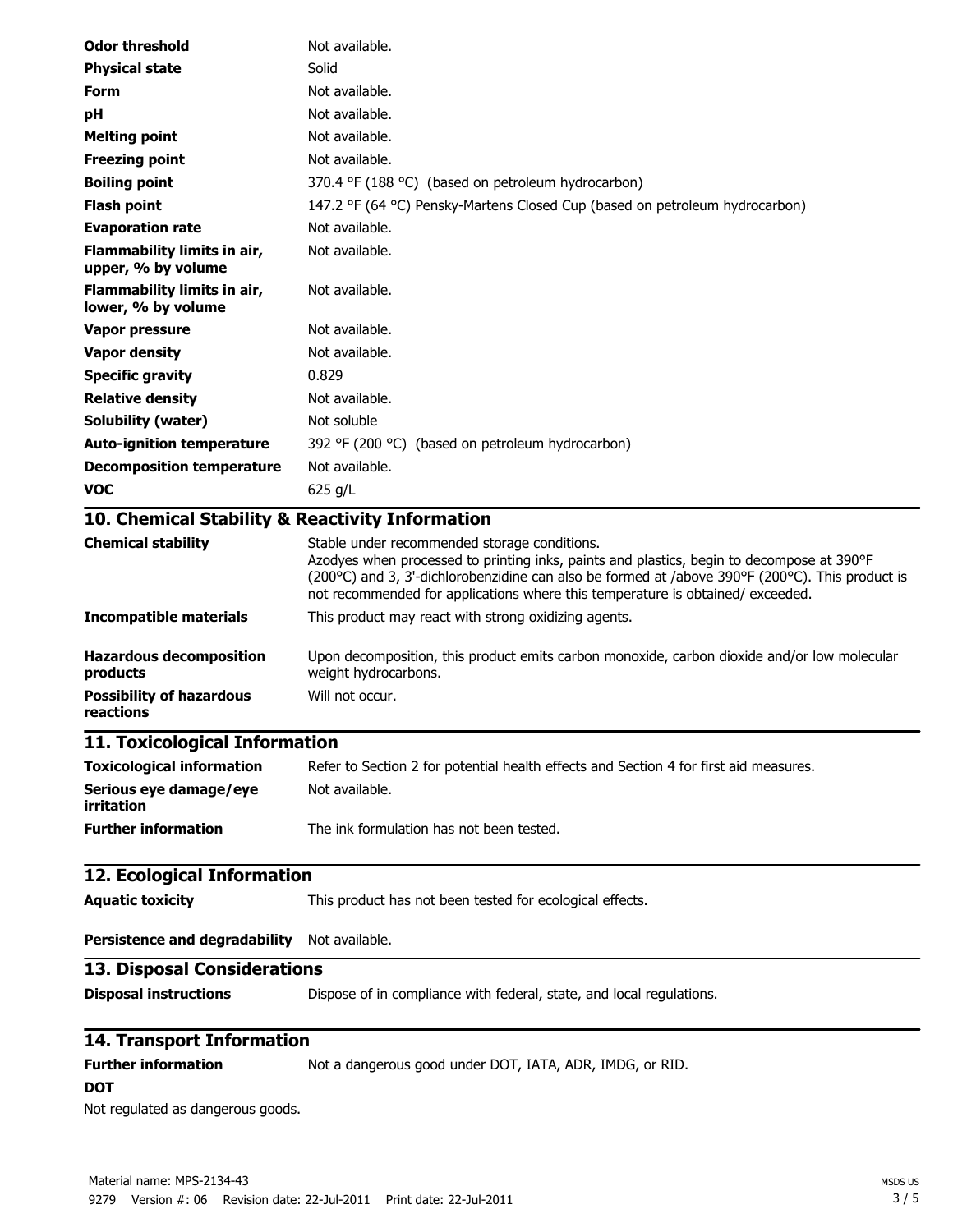#### **IATA**

**Basic shipping requirements:**

| Proper shipping name           | Not applicable |
|--------------------------------|----------------|
| <b>Hazard class</b>            | Not applicable |
| <b>UN number</b>               | none           |
| <b>Packing group</b>           | none           |
| <b>Additional information:</b> |                |
| <b>Packaging exceptions</b>    | none           |

#### **IMDG**

Not regulated as dangerous goods.

### **RID**

Not regulated as dangerous goods.

## **15. Regulatory Information**

**US federal regulations** US EPA TSCA Inventory: All chemical substances in this product comply with all rules or orders under TSCA.

US TSCA 12(b): Does not contain listed chemicals.

| <b>CERCLA (Superfund) reportable quantity</b><br>None                                                 |                                                                                                                                                                                                                                                                                                                                                                                                                                                                                                                                                                |
|-------------------------------------------------------------------------------------------------------|----------------------------------------------------------------------------------------------------------------------------------------------------------------------------------------------------------------------------------------------------------------------------------------------------------------------------------------------------------------------------------------------------------------------------------------------------------------------------------------------------------------------------------------------------------------|
|                                                                                                       |                                                                                                                                                                                                                                                                                                                                                                                                                                                                                                                                                                |
| <b>Occupational Safety and Health Administration (OSHA)</b><br>29 CFR 1910.1200<br>hazardous chemical | No                                                                                                                                                                                                                                                                                                                                                                                                                                                                                                                                                             |
|                                                                                                       | <b>Superfund Amendments and Reauthorization Act of 1986 (SARA)</b>                                                                                                                                                                                                                                                                                                                                                                                                                                                                                             |
| <b>Hazard categories</b>                                                                              | Immediate Hazard - No<br>Delayed Hazard - No<br>Fire Hazard - Yes<br>Pressure Hazard - No<br>Reactivity Hazard - No                                                                                                                                                                                                                                                                                                                                                                                                                                            |
| <b>Section 302 extremely</b><br>hazardous substance                                                   | No                                                                                                                                                                                                                                                                                                                                                                                                                                                                                                                                                             |
| <b>Section 311 hazardous</b><br>chemical                                                              | Yes                                                                                                                                                                                                                                                                                                                                                                                                                                                                                                                                                            |
| <b>Regulatory information</b>                                                                         | All chemical substances in this HP product have been notified or are exempt from notification<br>under chemical substances notification laws in the following countries: US (TSCA), EU<br>(EINECS/ELINCS), Switzerland, Canada (DSL/NDSL), Australia, Japan, Philippines, South Korea,<br>New Zealand, and China.                                                                                                                                                                                                                                              |
| <b>16. Other Information</b>                                                                          |                                                                                                                                                                                                                                                                                                                                                                                                                                                                                                                                                                |
| <b>Other information</b>                                                                              | This MSDS was prepared in accordance with USA OSHA Hazard Communications regulation (29<br>CFR 1910.1200).                                                                                                                                                                                                                                                                                                                                                                                                                                                     |
| <b>HMIS®</b> ratings                                                                                  | Health: 1<br>Flammability: 2<br>Physical hazard: 0                                                                                                                                                                                                                                                                                                                                                                                                                                                                                                             |
| <b>NFPA ratings</b>                                                                                   | Health: 1<br>Flammability: 2<br>Instability: 0                                                                                                                                                                                                                                                                                                                                                                                                                                                                                                                 |
| <b>Disclaimer</b>                                                                                     | This Safety Data Sheet document is provided without charge to customers of Hewlett-Packard<br>Company. Data is the most current known to Hewlett-Packard Company at the time of preparation<br>of this document and is believed to be accurate. It should not be construed as guaranteeing<br>specific properties of the products as described or suitability for a particular application. This<br>document was prepared to the requirements of the jurisdiction specified in Section 1 above and<br>may not meet regulatory requirements in other countries. |
| Issue date                                                                                            | 22-Jul-2011                                                                                                                                                                                                                                                                                                                                                                                                                                                                                                                                                    |